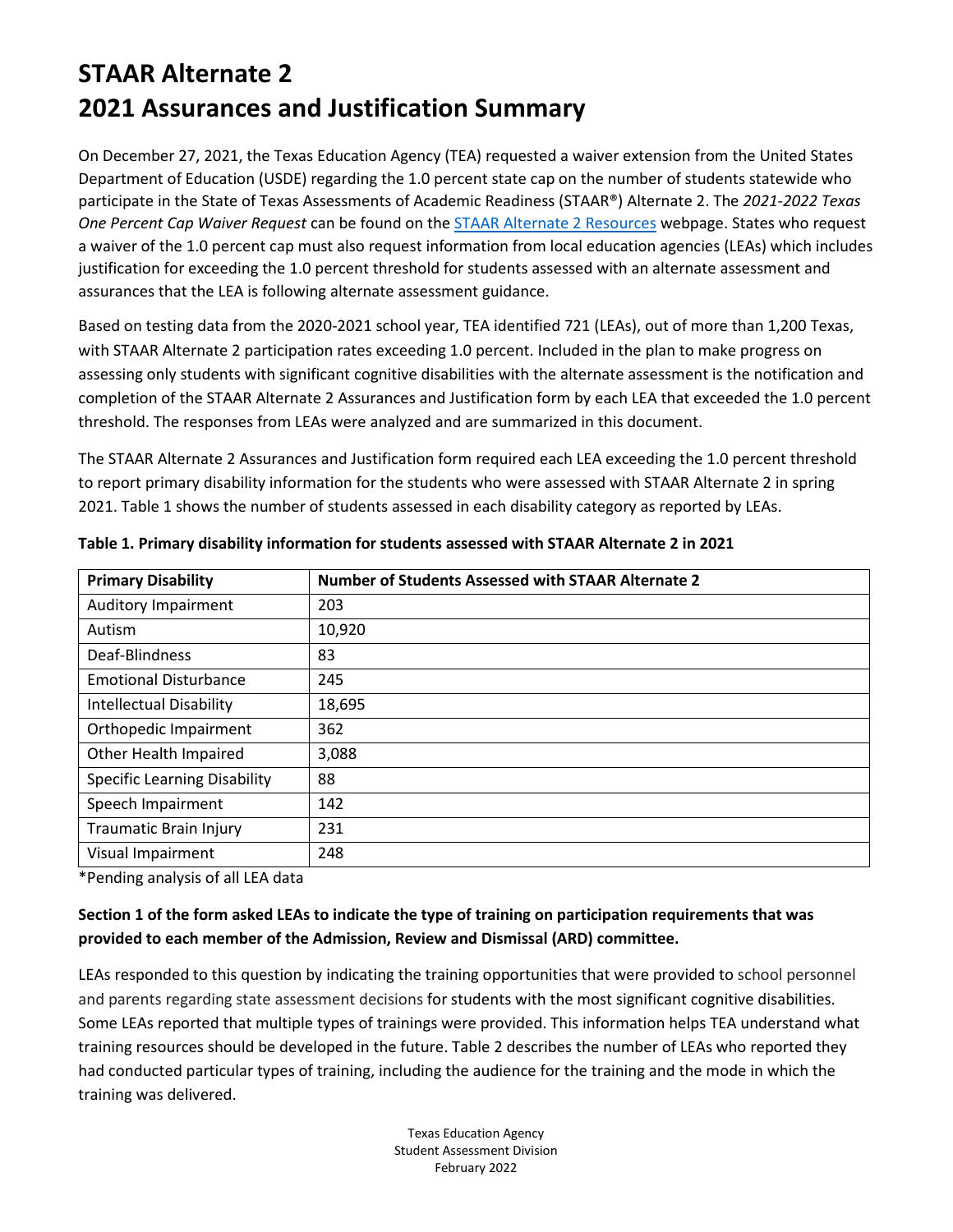|          |                                   | <b>Target Audience</b>   |                            |         |                          |  |
|----------|-----------------------------------|--------------------------|----------------------------|---------|--------------------------|--|
|          |                                   | School<br>administrators | Special<br>education staff | Parents | Related<br>service staff |  |
|          | Face-to-face<br>training          | 549                      | 621                        | 205     | 484                      |  |
| Mode     | Web-based<br>resources            | 374                      | 424                        | 185     | 336                      |  |
| Training | Provided<br>guidance<br>documents | 485                      | 508                        | 457     | 433                      |  |
|          | No training<br>provided           | 4                        |                            | 51      | 23                       |  |

**Table 2. STAAR Alternate 2 training provided to LEA staff and parents**

**Section 2 required LEAs to indicate the primary justification for assessing more than 1.0 percent of its student population with STAAR Alternate 2.** 

**Justification 2a. The small district/charter school size results in a greater impact on participation rates (for example, a district size of 180 students with 2 students with significant cognitive disabilities results in a higher than 1.0% participation rate).** 

Of the LEAs responding, 447 indicated that small student population was the primary contributing factor for more than 1.0 percent of its students participating in STAAR Alternate 2. Respondents were given number ranges to choose from for their small student enrollment. Table 3 shows the student enrollment ranges for the LEAs that chose small district/charter school as its primary justification.

### **Table 3. Student enrollment for LEAs exceeding the 1.0 percent STAAR Alternate 2 threshold**

|             | $0 - 250$ | 251-500  | 501-750  | 751-1000 | 1001-1250 | 1251-2000 | $2001+$  |
|-------------|-----------|----------|----------|----------|-----------|-----------|----------|
|             | students  | students | students | students | students  | students  | students |
| Number of   |           |          |          |          |           |           |          |
| <b>LEAs</b> | 88        | 75       | 84       | 44       | 33        | 68        | 55       |

**Total Student Enrollment**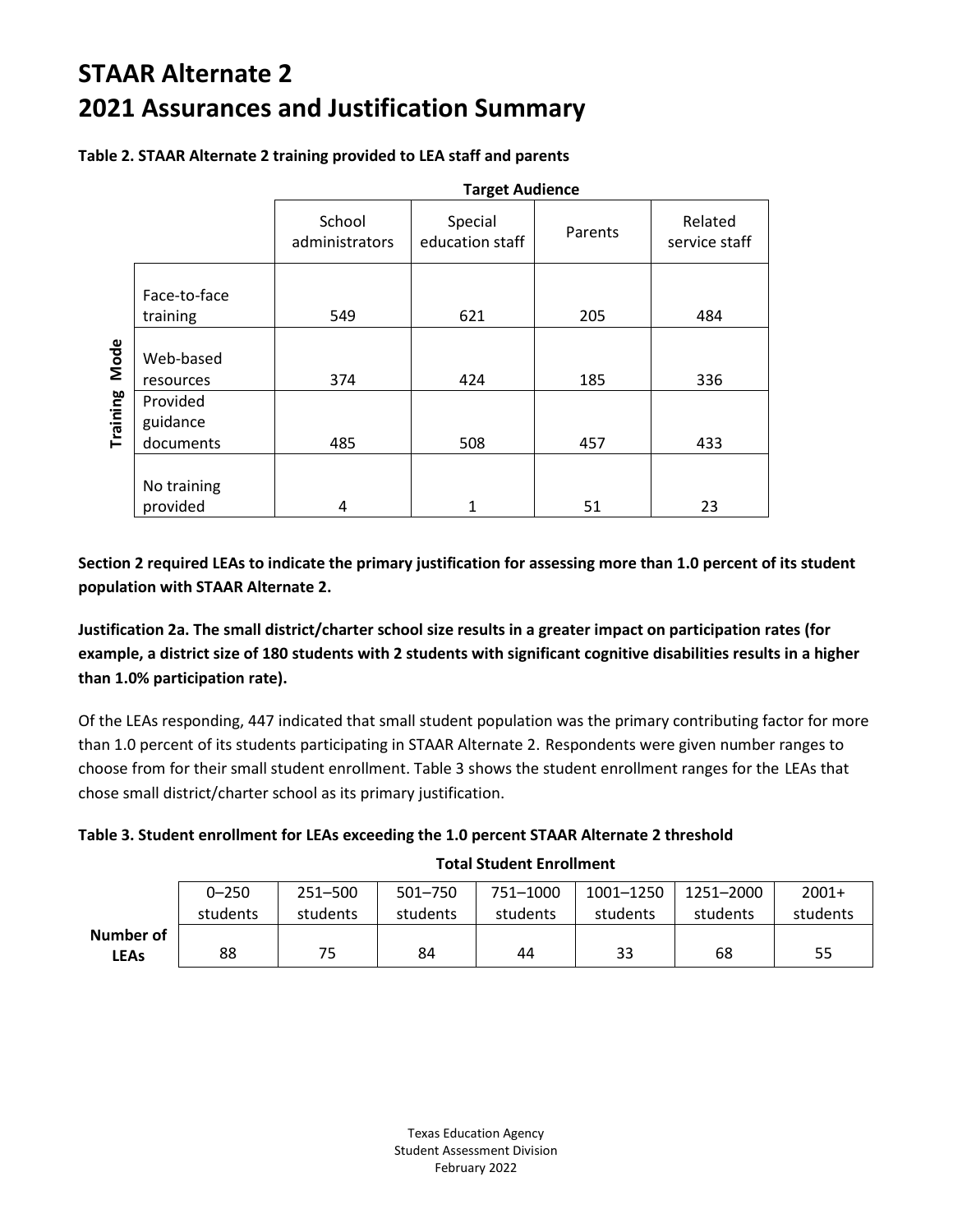**Justification 2b. The district or charter school includes school, community, or health program(s) that draw large numbers of students with significant cognitive disabilities.** 

TEA acknowledges that some LEAs include special programs within its attendance zone that attract students with the most significant cognitive disabilities and their families. Out of the 721 LEAs that responded, 196 (27.2%) indicated that a nearby school, community, or health program is the primary contributing factor to having more than 1.0 percent of its students participate in STAAR Alternate 2. Table 4 shows the number of LEAs that indicated having a particular type of special program in its area.

|  |  |  | Table 4. Special program impacting STAAR Alternate 2 participation rates |
|--|--|--|--------------------------------------------------------------------------|
|--|--|--|--------------------------------------------------------------------------|

| IVUIIINCI UI LLAJ | i ype or special program reported                                                     |
|-------------------|---------------------------------------------------------------------------------------|
|                   | The district/charter school area contains group homes, residential facilities,        |
| 52                | children's homes, regional day schools, or state schools.                             |
|                   | The district/charter school area contains special medical or mental health facilities |
| 24                | for children with significant cognitive disabilities.                                 |
|                   | The district/charter school provides access to social services for children with      |
|                   | significant cognitive disabilities based on its location in proximity to surrounding  |
| 33                | rural areas.                                                                          |
|                   | The district/charter school has a unique approach to special education services and   |
| 55                | special programs that attracts families to their schools.                             |
|                   | The district/charter school area contains a military facility that includes children  |
|                   | with significant cognitive disabilities as a part of the Exceptional Family Member    |
| 12                | Program.                                                                              |
|                   | The district/charter school describes other reasons for drawing larger numbers of     |
| 20                | families with students with significant cognitive disabilities.                       |
|                   |                                                                                       |

#### **Number of LEAs Type of special program reported**

### **Justification 2c. The ARD committee lacks the necessary knowledge to effectively use the participation requirements when defining a student as having a significant cognitive disability.**

When given an opportunity to choose this justification, no LEA identified this as the primary reason for assessing more than 1.0 percent of its students with STAAR Alternate 2. The lack of response for this justification provides evidence that LEAs are feeling more confident in their knowledge of the STAAR Alternate 2 participation requirements.

### **Justification 2d. None of the situations above apply.**

LEAs were provided an opportunity to describe the circumstances that impact its population of students with significant cognitive disabilities if the other justifications did not apply. Several LEAs cited the significant increase in enrollment of students receiving special education services to their region over the past year. Several LEAs reported close proximity to high poverty neighborhoods and cited a high number of birth defects in the region that results in more children with significant cognitive disabilities. Several LEAs also reported that they are responsible for providing specialized programs based on shared services arrangements with other LEAs.

> Texas Education Agency Student Assessment Division February 2022